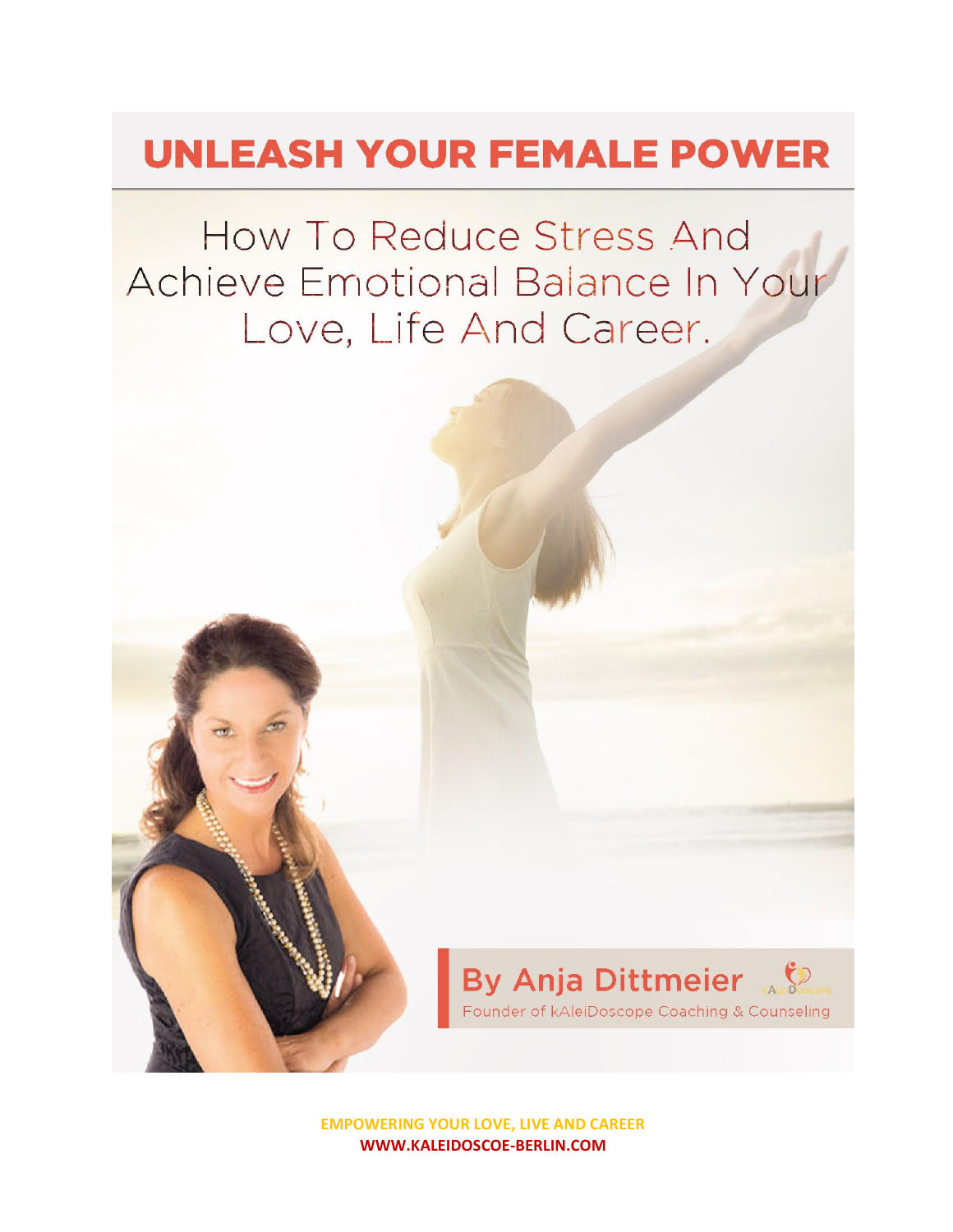## **UNLEASH YOUR FEMALE POWER**

#### **Are you feeling overwhelmed in your life?**

When you feel overwhelmed and over-loaded because you are taking over many roles all at once you don't live the life you have been looking for and you deserve.

Yet, all of your demands are a fact and they are important to you. And, they dominate your thoughts! With the result that you might act like a hamster in a wheel – you keep going and going and going to manage your career, your love life, your kids, your social life, your fitness … So in essence: your thoughts are spinning around these demands…



### **And here is with what you can start do to unleash your female power and rather feel empowered and proud than over-whelmed:**

The following will be a simple yet effective *Two-Step-Process* which can be implemented into your daily routine easily.

In order to have the best results employing this process, it is important to take notes. Therefore, I recommend that you get a nice notebook.  $\odot$ 

> **EMPOWERING YOUR LOVE, LIVE AND CAREER WWW.KALEIDOSCOE-BERLIN.COM**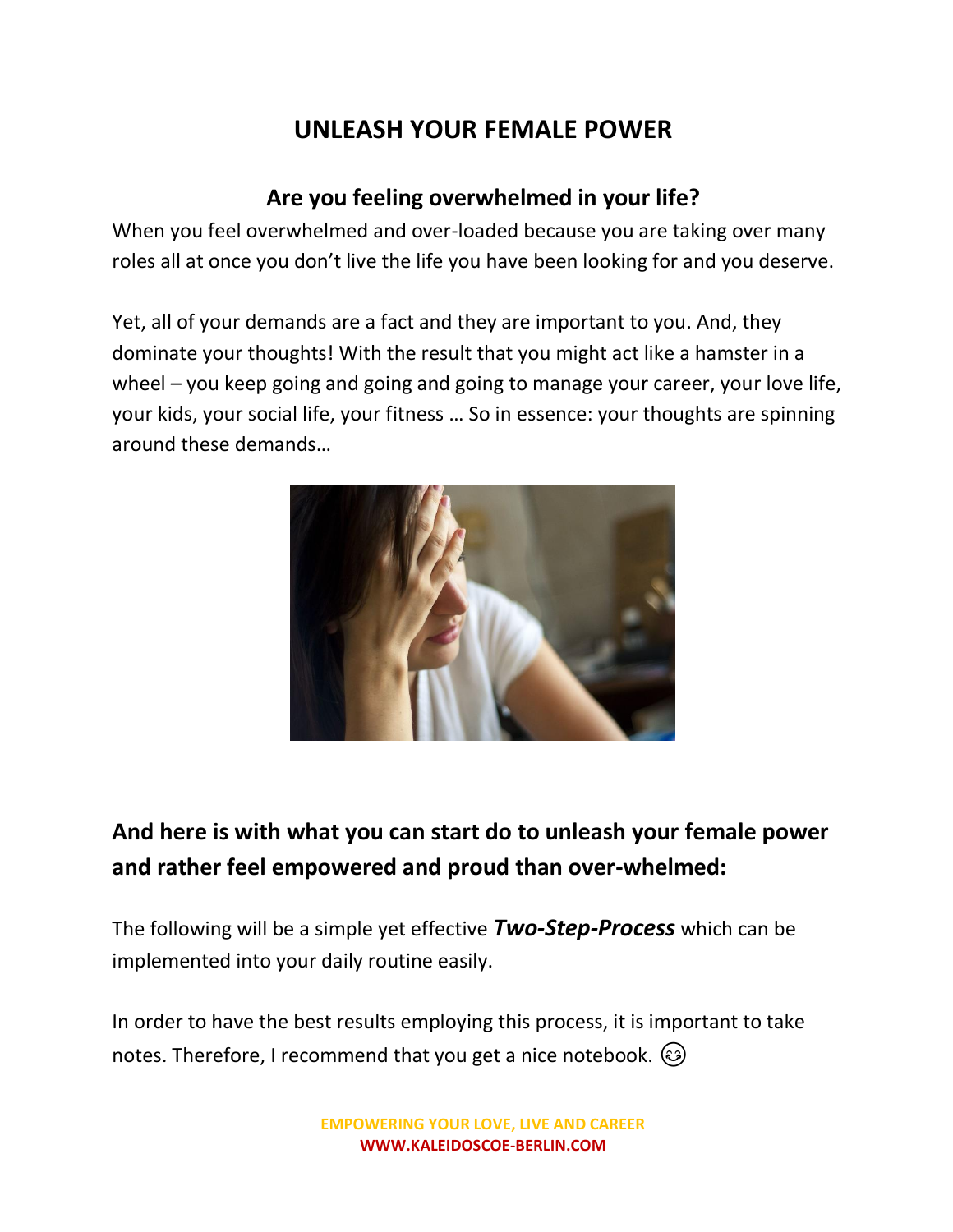

#### *Step 1*

Before you go to bed take 5-10minutes and reflect your day in reference and contemplate *what you are grateful for?* Now, write down: What are you grateful for…. What went well today …. What have you accomplished … What have you enjoyed … What have you laughed about …. *write your bulling points in your notebook*

In the beginning it might feel a bit weird as we normally tend to focus on what does not go well. Yet, this is the time to just only focus on what went well!

The benefit for you will be creating awareness for any positive aspects in your life. This will help you to (re-)create positive energy and therefore helping to unleash your female power. Additionally, you will have an even better night's sleep